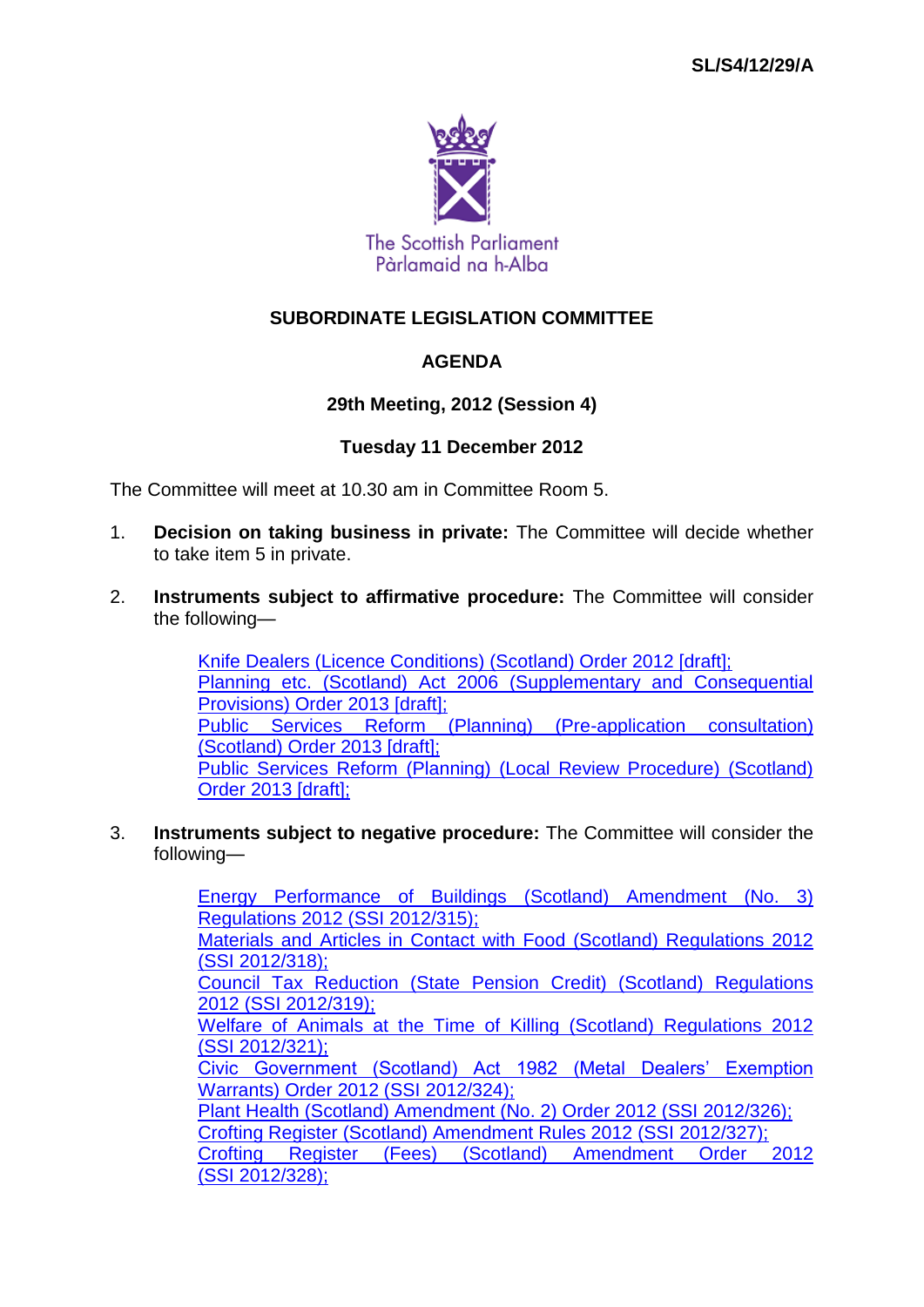4. **Public Body Consent Memorandum:** The Committee will consider the following draft order under section 9 of the UK Public Bodies Act 2011—

[The Public Bodies \(Abolition of British Shipbuilders\) Order \[2013\].](http://www.scottish.parliament.uk/LegislativeConsentMemoranda/PBCM_Abolition_of_British_Shipbuilders.pdf)

5. **High Hedges (Scotland) Bill:** The Committee will consider a draft report to the Local Government and Regeneration Committee.

> Euan Donald Clerk to the Subordinate Legislation Committee Room T1.01 Tel: 0131 348 5212 Email: euan.donald@scottish.parliament.uk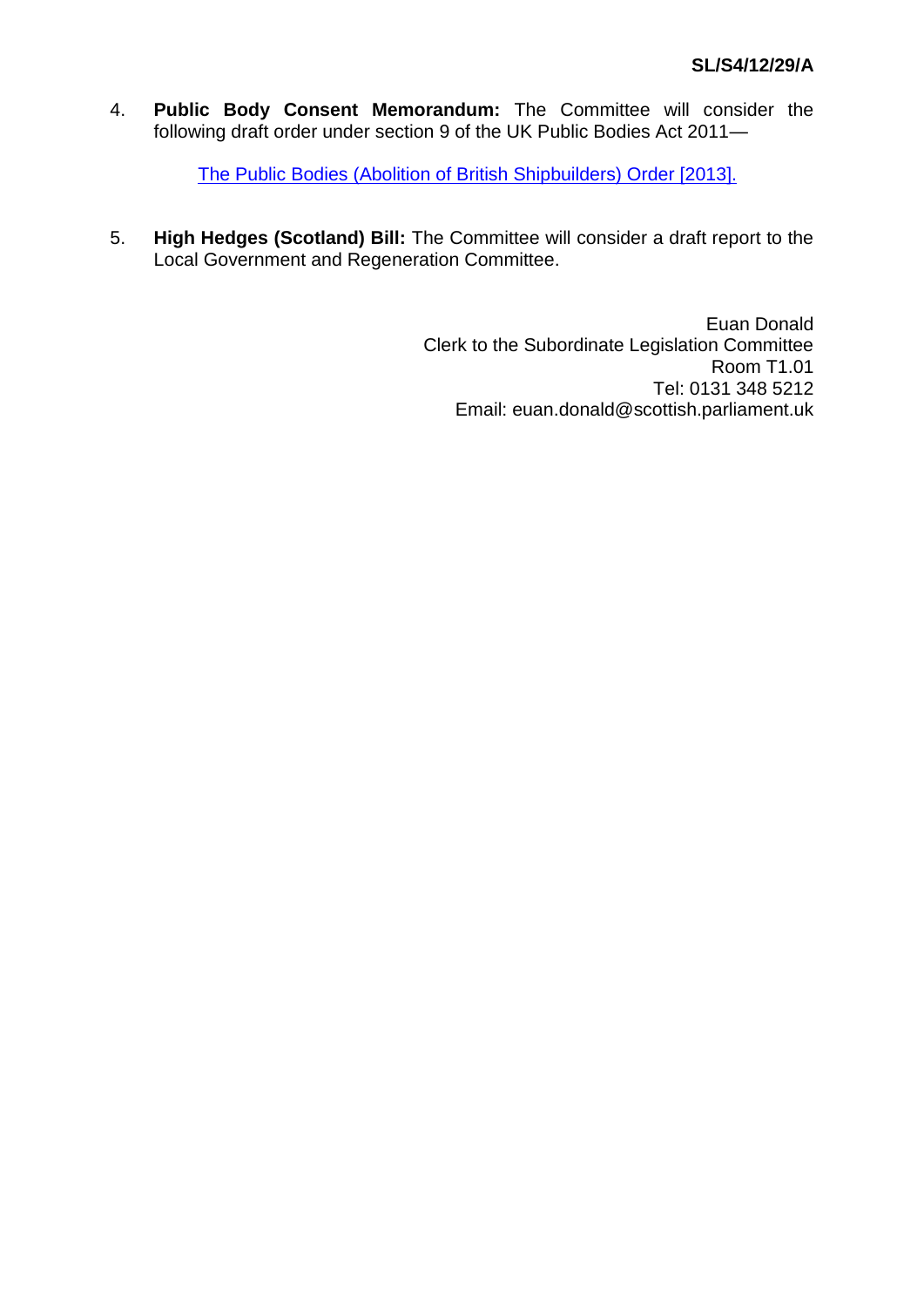| The papers for this meeting are as follows—                                                                             |                   |
|-------------------------------------------------------------------------------------------------------------------------|-------------------|
| Agenda Items 2 and 3                                                                                                    |                   |
| Legal Brief (private)                                                                                                   | SL/S4/12/29/1 (P) |
| <b>Agenda Item 3</b>                                                                                                    |                   |
| Instrument Responses                                                                                                    | SL/S4/12/29/2     |
| <b>Agenda Item 4</b>                                                                                                    |                   |
| <b>Public Body Consent Memorandum -</b><br>The Public Bodies (Abolition of British Shipbuilders) Order<br><u>[2013]</u> |                   |
| <b>Briefing Paper (private)</b>                                                                                         | SL/S4/12/29/3 (P) |
| <b>Agenda Item 5</b>                                                                                                    |                   |
| <b>High Hedges (Scotland) Bill (as introduced)</b>                                                                      |                   |
| <b>High Hedges (Scotland) Bill (Delegated Powers</b><br><b>Memorandum)</b>                                              |                   |
| <b>Briefing Paper (private)</b>                                                                                         | SL/S4/12/29/4 (P) |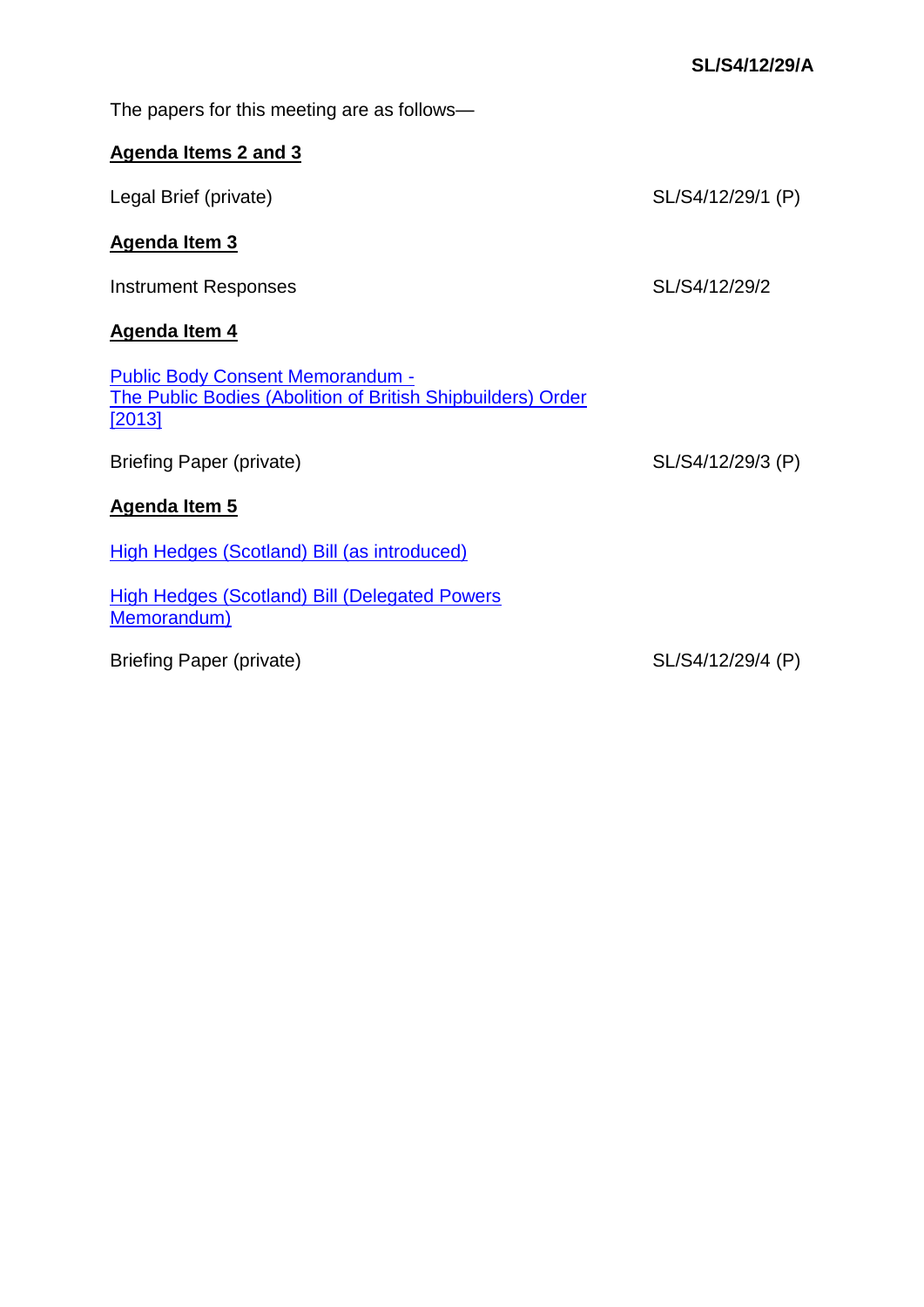### **SUBORDINATE LEGISLATION COMMITTEE**

# **29th Meeting, 2012 (Session 4)**

# **Tuesday 11 December 2012**

### **Instrument Responses**

#### **INSTRUMENTS SUBJECT TO NEGATIVE PROCEDURE**

#### **Energy Performance of Buildings (Scotland) Amendment (No. 3) Regulations 2012 (SSI 2012/315)**

#### **On 29 November 2012, the Scottish Government was asked:**

1. The definition of "excluded building" inserted by regulation 3(c) provides that it means, among other things, "a building owned, occupied or used from time to time by… the Royal Family".

a. Does this extend only to official residences of the Royal Family in Scotland (i.e. the Palace of Holyroodhouse)?

b. If it is not, and the term accordingly includes private residences, the term "Royal Family" does not appear to be defined. Does it include any person who is in the line of succession to the throne of the United Kingdom and Northern Ireland, or does some more limited definition (e.g. those entitled to be styled "Royal Highness" in virtue of the Letters Patent of King George V dated 30 November 1917) apply? Please explain the intended meaning of the term, and whether this is considered to be sufficiently clear for the purposes of identifying which buildings fall within the definition of "excluded building".

c. Ownership and occupation of a building (the latter presumably under a lease or licence to occupy) may be relatively easily determined as matters of fact and law. However, the exclusion also extends to buildings "used from time to time". What property right is intended to be encapsulated by this formulation, and what degree of use is necessary in order to establish the exclusion? Is repeated use of whatever nature necessary, and does it, for example, include buildings to which members of the Royal Family merely have resort on occasion?

2. Regulation 6 substitutes in its entirety regulation 13. The new regulation 13(3) provides that the keeper of a register must inform the authorised recipient that an opt-out is in effect "[w]here an opt-out is in effect in respect of data relating to the building or building unit". Standing the requirement in regulation 13(2)(a) that the authorised recipient has made a request for one or more specific descriptions of energy performance data, and the requirement in 13(2)(e) that the disclosure may be made only where the data does not relate only to a particular building or building unit, what building or building unit is being referred to in regulation 13(3)? While this expression may readily be understood in the context of the equivalent subsection of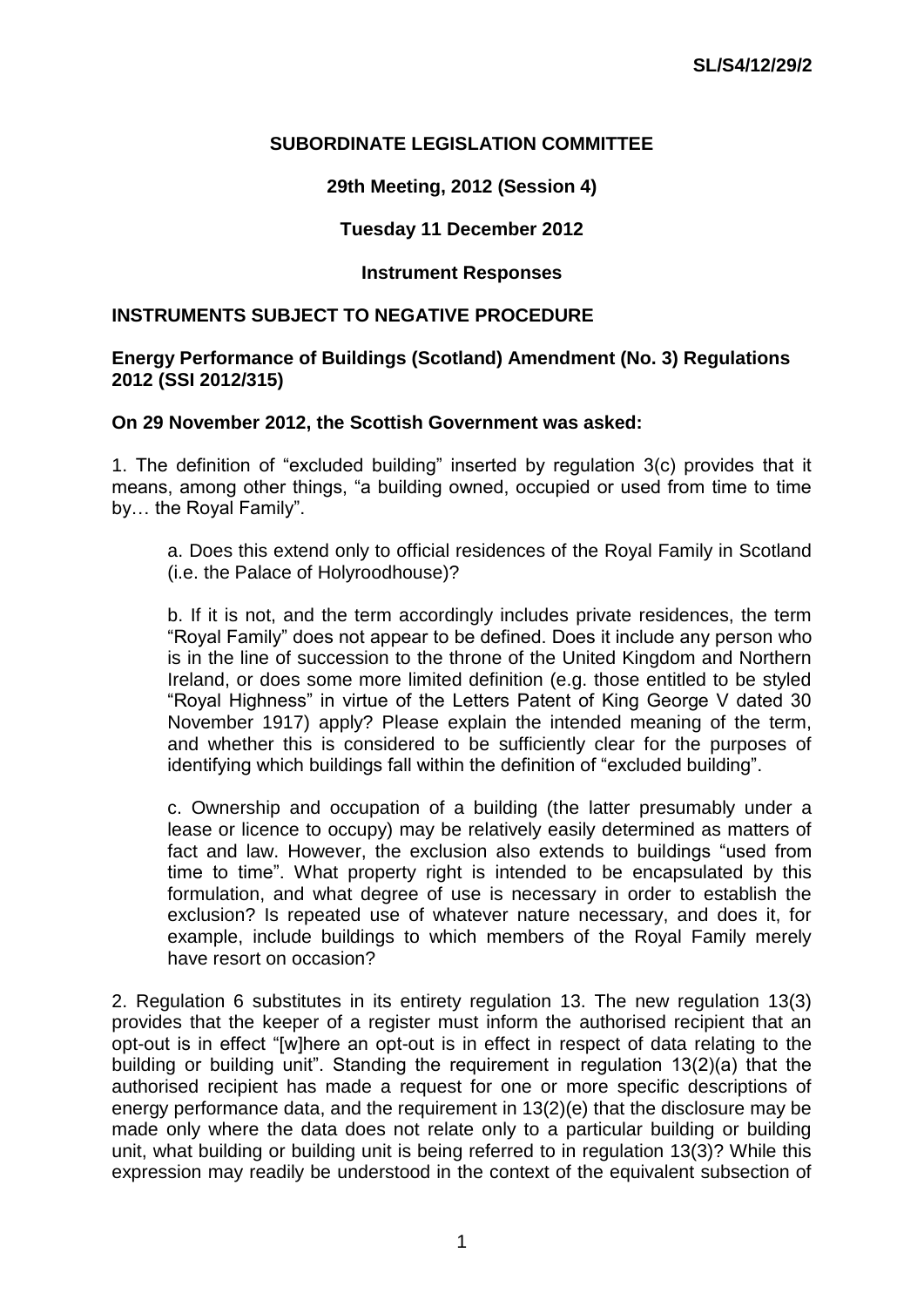new regulation 12A (which relates to requests relating to a particular building or building unit), it is not clear what this means when the request is for energy performance data of one or more specific descriptions, instead of a request relating to a particular building or building unit.

### **The Scottish Government responded as follows:**

1a. The definition of excluded buildings does not only extend to official residences of the Royal Family.

1b. The term "Royal Family" is not defined. This is not unusual and the term is used without further definition in various other enactments including for example, section 41 of the Freedom of Information (Scotland) Act 2002 (asp 13) and section 7(6) of the Requirements of Writing (Scotland) Act 1995 (c. 7). It is considered that the meaning of the terms is sufficiently clear without further definition. Information is available on this matter from the official website of the British Monarchy: http://www.roval.gov.uk/ThecurrentRovalFamily/Overview.aspx .

1c. The formulation of 'used from time to time' is not intended to refer to or be related to a property right. This formulation would include regular or repeated occasional use. Use on a single occasion would not be within the ambit of the definition nor, for example, would mere attendance at an event held in a building be sufficient.

2. An opt-out is in effect where the owner or occupier of a building or building unit has given notice (and not withdrawn that notice) to the keeper of a register that data is not to be disclosed so as to enable the contact to be made with the owner or occupier. The keeper of a register may disclose bulk data under regulation 13 provided (among other things) that that data does not relate to a particular building or building unit. The fact that the data may not relate to a particular building does not remove the benefit of the opt-out. It is possible for a request for data to be made and dealt with under regulation 13 which would be sufficient to enable the recipient to contact the owners or occupier of properties. It is envisaged that regulation 13 will be used to support and inform energy and carbon saving initiatives. These may, for example, involve the identification of areas where the buildings have a low energy efficiency rating so as to target the promotion of energy efficiency initiatives. If the owner or occupier of a building or building unit in such an area has given notice that an opt-out is in effect in relation to the building or building this information is to be given to the recipient in terms of regulation 13(3). It is not considered that there is any ambiguity as to the meaning of regulation 13(3) in its context.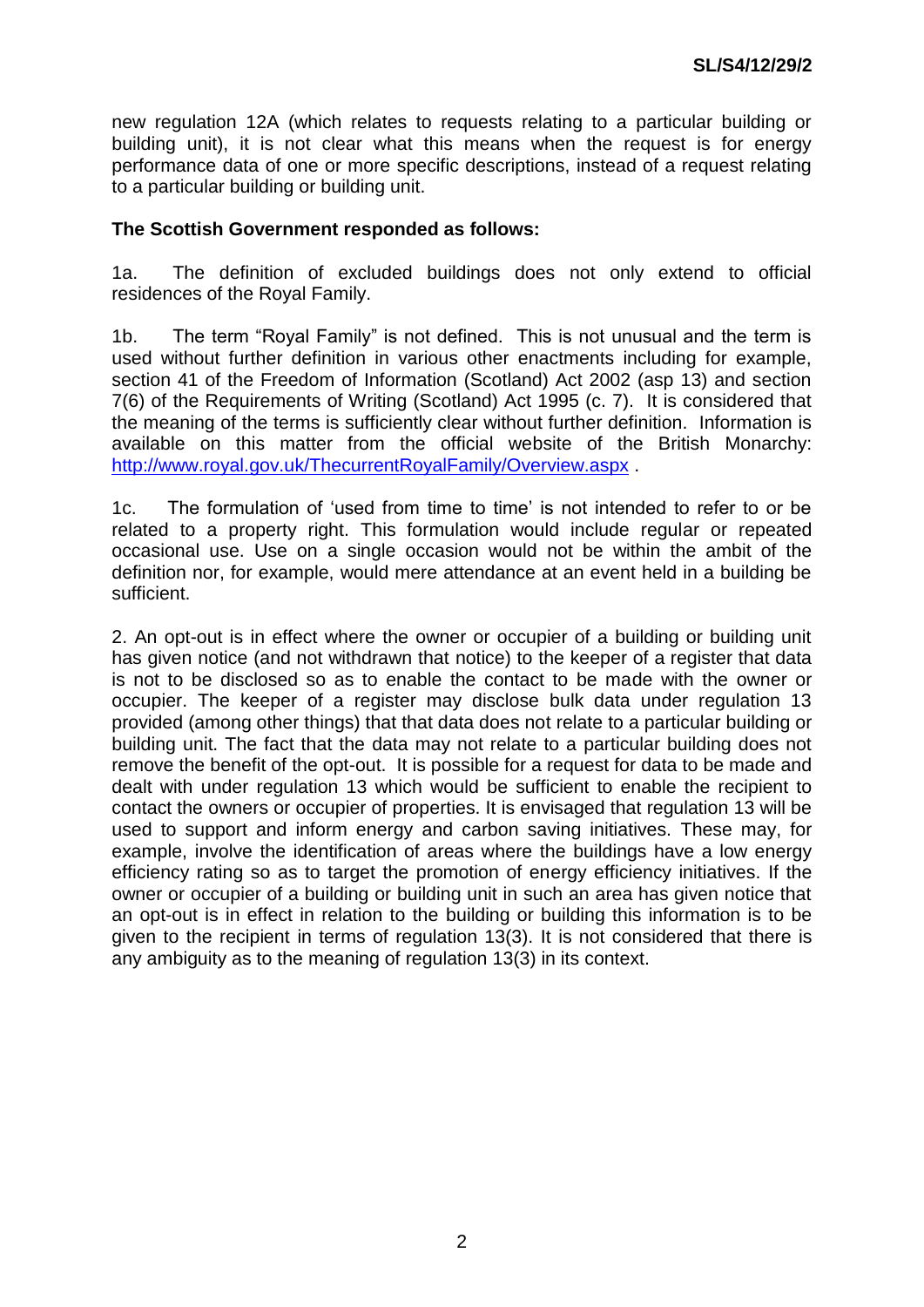### **Materials and Articles in Contact with Food (Scotland) Regulations 2012 (SSI 2012/318)**

### **On 3 December 2012, the Scottish Government was asked:**

Please explain the intended meaning and effect of regulation 20(1)(b) and (3). That subparagraph (b) provides that each food authority in its area must execute and enforce these Regulations except in relation to the provisions referred to in paragraph (3), indicating the apparent intention that these are not to be the responsibility of the food authority. Paragraph (3) states a contrary proposition - that each food authority in its area must execute and enforce the provisions of Regulation 2023/2006 specified in regulation 5 (which refers to Article 4 (conformity with good manufacturing practice) of that Regulation).

Given the apparent contradiction within the drafting of this provision does the Scottish Government consider this provision properly confers functions on the food authority in relation to the matters referred to in regulation 20(3), and is this sufficiently clear?

### **The Scottish Government responded as follows:**

The Scottish Government is grateful to the Committee for raising this matter and accepts that regulation 20 has not been drafted as clearly as it could have been. Regulation 20(1) confers functions on the food authority in respect of the European Regulations referred to in paragraph (1)(a) and these Regulations. It would be reasonable for a reader to infer, by virtue of the reference to paragraph (3) in paragraph 1(b), that a body other than the food authority would have functions conferred upon it by paragraph (3). However, paragraph (3) nevertheless confers functions on the food authority (in respect of Regulation 2023/2006 in relation to these Regulations). Whilst a different approach to drafting regulation 20 could have improved its clarity, the Scottish Government considers that the provision does achieve its intended effect: the relevant functions are conferred on the food authority. This is further supported by the fact that these Regulations consolidate existing law (as the accompanying documentation explains) which conferred these functions on the food authority. It is also relevant that during the public consultation (which included consultation with food authorities) no concerns were raised about the meaning of this provision. Nevertheless, the Scottish Government appreciates the concern raised by the Committee. The Scottish Government would like to undertake to the Committee to amend regulation 20 at the next appropriate opportunity to improve the drafting.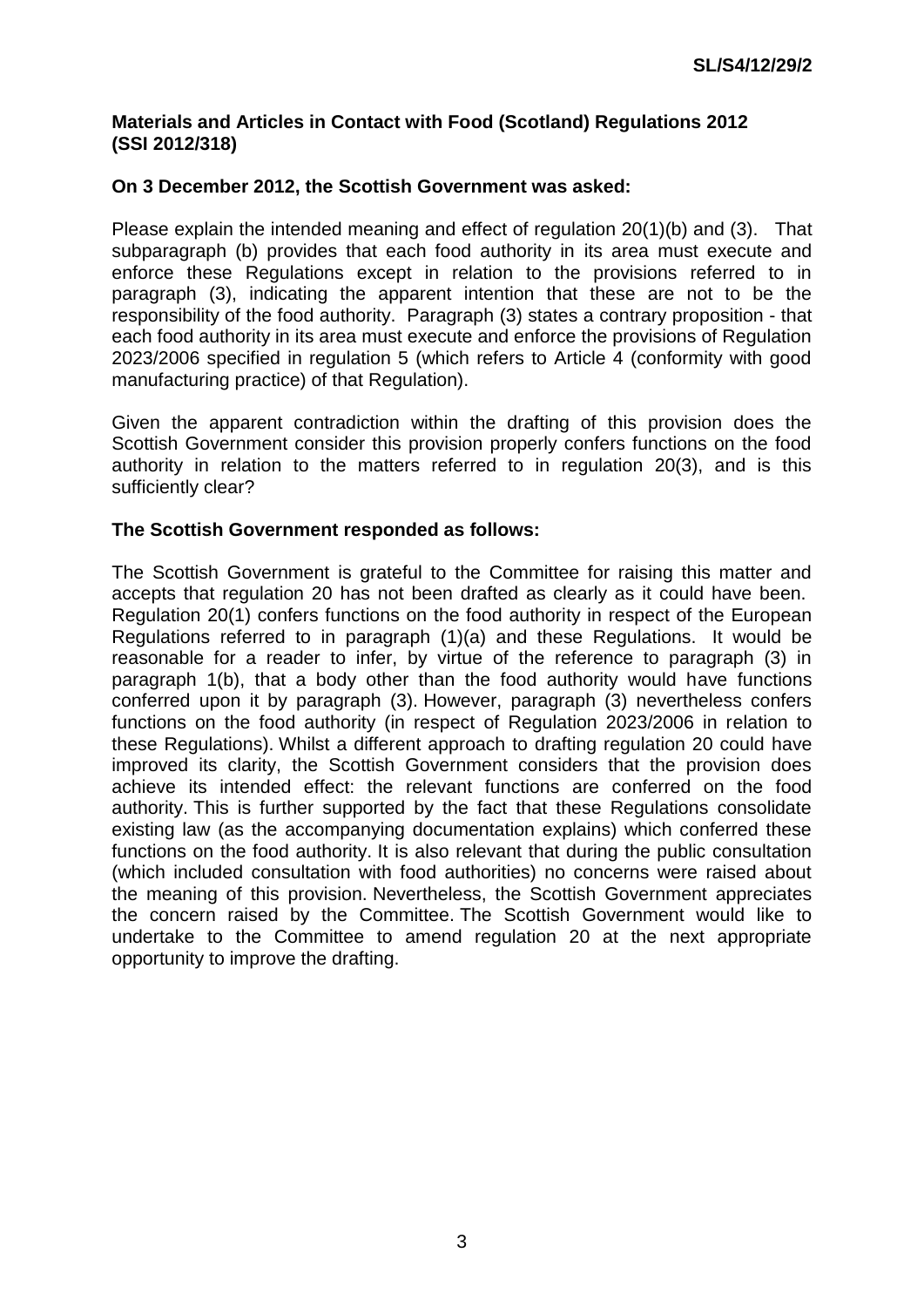### **Council Tax Reduction (State Pension Credit) (Scotland) Regulations 2012 (SSI 2012/319)**

# **On 29 November 2012, the Scottish Government was asked:**

1. In relation to the Council Tax Reduction (Scotland) Regulations 2012, we asked for explanation why, by reference to the purpose of the provisions, the Regulations do not relate to any of the reserved matters described in Section F1, Part 2, Schedule 5 to the Scotland Act 1998. Is your explanation the same in relation to these Regulations, or would you have anything to add?

2. In the definition of "official error" in regulation 2(1), is the reference to "a subsequent decision of the Upper Tribunal of a court" an error and should it refer to "or a court"? If so would you propose to correct this by an amendment?

3. Regulation 4(3) extends the definition of "young person" for the purposes of the Regulations to include "a child or young person in respect of whom section 145A of the 1992 Act applies for the purposes of entitlement to child benefit but only for the period prescribed under section 145A(1) of that Act".

In relation to the Council Tax Reduction (Scotland) Regulations 2012, the Scottish Government has considered that the equivalent regulation 4(3) is otiose, and has undertaken to lay an amendment in the first quarter of next year to omit the paragraph. Would you propose that a similar amendment will be laid in relation to these Regulations?

4. In regulation 9, is the reference to "an income-related benefit" an error, as the defined term in regulation 2(1) is a "qualifying income-related benefit"? If so would you propose to correct this by amendment, given that the defined term includes for the purposes of regulation 9, income support and income-based jobseeker's allowance as well as "income-related" employment and support allowance?

5. Regulation 27(1)(v) includes as income for the purposes of the Regulations, any payment of rent made to an applicant who (i) owns the freehold or leasehold interest in any property or is a tenant of any property, and where the applicant meets the other criteria in paragraphs (ii) and (iii).

As "freehold" is the description of ownership of property in England and Wales and not Scotland, is it intended to include in that requirement the ownership of property in Scotland? If so should the provision be amended so that it has that intended effect?

6. In regulation 29(8)(c), the citation of the Children and Families (Wales) Measure" omits the year of the instrument (which is given in subparagraph (d)). Would you propose to correct this by amendment?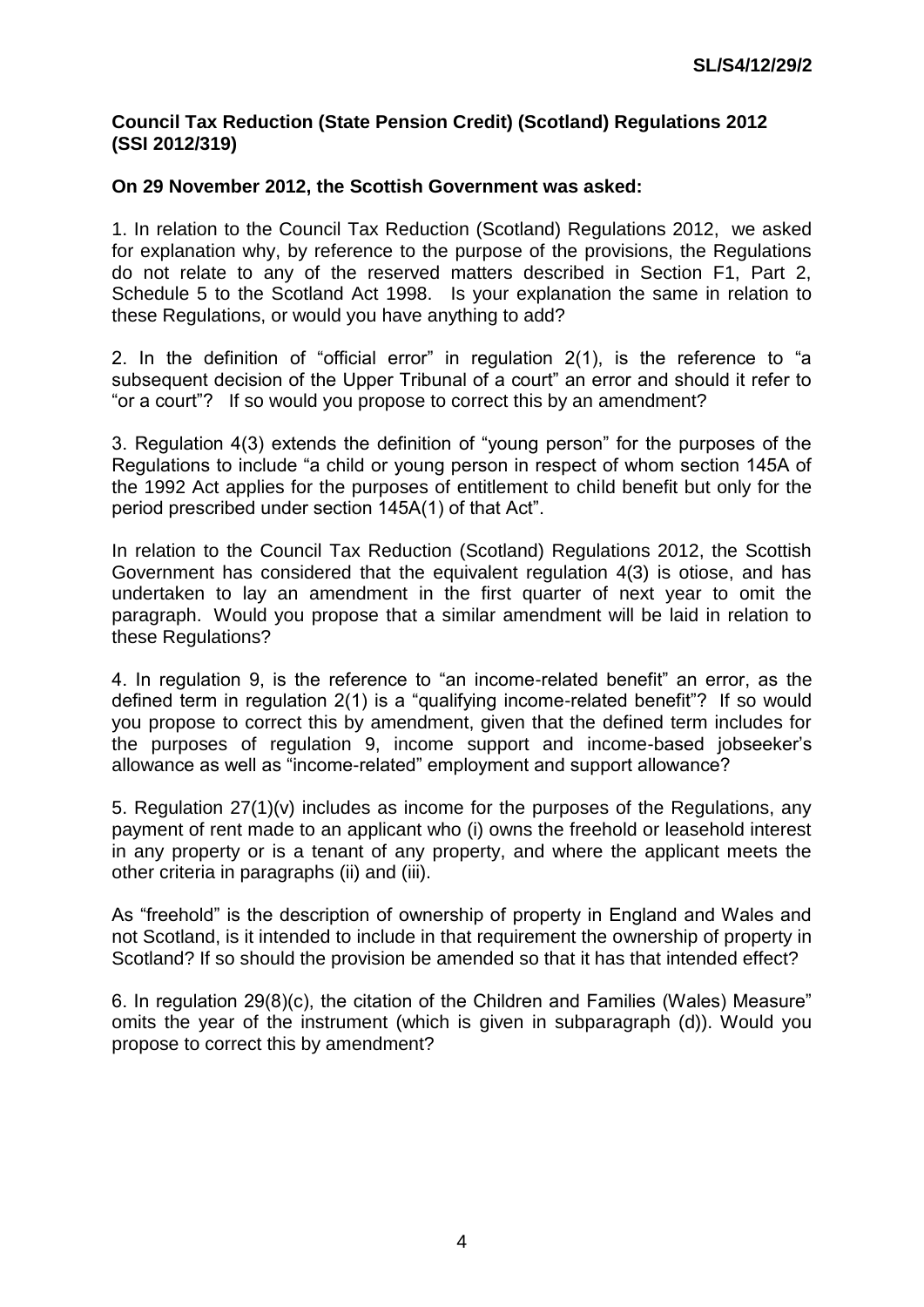### **The Scottish Government responded as follows:**

1. The Scottish Government's view is that these Regulations do not relate to any of the reserved matters described in Section F1 of Schedule 5 to the Scotland Act 1998 for the same reasons given with regard to the Council Tax Reduction (Scotland) Regulations 2012. In summary, that view is taken because the Regulations operate by reducing a person's liability for council tax and do not provide assistance for social security purposes to help the person meet a council tax liability. Calculation of council tax liability is not a reserved matter. We have nothing further to add.

2. The definition of "official error" should refer to the Upper Tribunal "or" a court, and this will be corrected by an amending instrument which the Scottish Government proposes to lay in the first quarter of next year.

3. Although regulation 4(3) has no adverse effect on the operation of the Regulations it is otiose and the Scottish Government will take the opportunity provided by the amending instrument referred to above to remove it.

4. Regulation 9 should not refer to a "qualifying income-related benefit" because, by virtue of regulation 12(2), the Regulations do not apply to a person if that person, or any partner of that person, is a person on income support, an income-based iobseeker's allowance or an income-related employment and support allowance. In those circumstances the reference to "income-related benefit" in regulation 9 refers to income-related benefits other than a qualifying income-related benefit. (Persons in receipt of a qualifying income-related benefit will be dealt with under the Council Tax Reduction (Scotland) Regulations 2012 by virtue of regulation 12(1)(b) of those Regulations.)

5. Regulation 27(1)(v) should cover an applicant who owns property in Scotland and it will be amended accordingly.

6. The reference in regulation 29(8)(c) is to the Children and Families (Wales) Measure 2010", which is correct.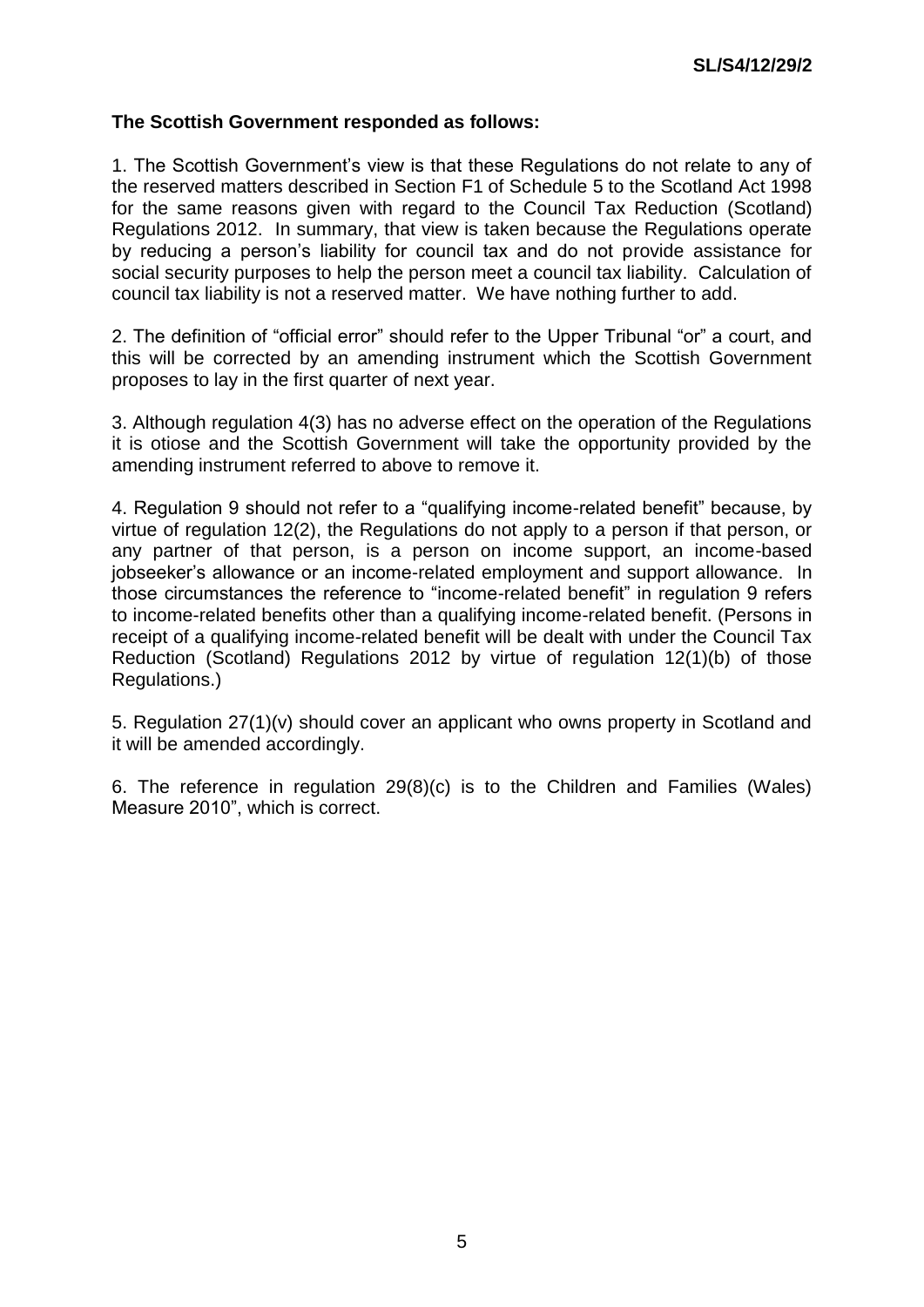### **Welfare of Animals at the Time of Killing (Scotland) Regulations 2012 (SSI 2012/321)**

# **On 3 December 2012, the Scottish Government was asked:**

1. Part 1 of Schedule 5 repeals paragraphs 1, 2 and 5 of Schedule 9 to the Deregulation and Contracting Out Act 1994. It appears that paragraph 2 relates to the transfer of functions under the Slaughterhouses Act 1974 from local authorities in England or Wales to the Minister of Agriculture, Fisheries and Food or the Secretary of State respectively. Paragraph 3 relates to the transfer of functions under provisions of the Slaughter of Animals (Scotland) Act 1980 (which are also repealed by this Schedule) from local authorities to the Secretary of State. Was it intended that Part 1 of Schedule 5 repeal paragraph 3 instead of paragraph 2 of Schedule 9 to the Deregulation and Contracting Out Act 1994? If so, what do you consider to be the effect of this error and how do you propose to remedy it?

2. Regulation 2(1) of these Regulations defines the "Rabbinical Commission". Is this the body established (or continued in existence) by Part IV of Schedule 12 to the Welfare of Animals (Slaughter or Killing) Regulations 1995? If so, is this considered to be sufficiently clear in the absence of cross-reference to those provisions?

3. Article 29 of Council Regulation 1099/2009 contains two transitional provisions – one in respect of Article 14(1) and Annex II (which is given effect by regulation 27, which disapplies those provisions until the specified date of 8 December 2019), and one in respect of the simplified procedure for issuing certificates of competence to persons demonstrating relevant professional experience of at least three years. That simplified procedure appears to be given effect by regulation 8(a)(ii), but there does not appear to be any provision which time-limits the operation of that provision to the grant of certificates until 8 December 2015. Why has it not been considered necessary to include transitional provision in the Regulations in respect of that provision?

4. Article 26 of Council Regulation 1099/2009 permits the maintenance by member states of stricter national rules which are in force at the time of entry into force of the Regulation. By virtue of Article 30, it came into force on 8 December 2009. Paragraphs 9 to 11 of Schedule 1 represent additional requirements to those in the Regulation. However, they appear to have a different scope to the related provisions of the Welfare of Animals (Slaughter or Killing) Regulations 1995, i.e. those in Schedule 7 which relate to the killing of pigs and birds by exposure to gas mixtures, rather than the stunning of pigs and poultry. Could you please explain why these provisions are considered to fall within the ambit of Article 26 when it appears that the national rules in force at the coming into force of the Regulation related to killing rather than merely stunning? Should those provisions not be within the ambit of Article 26, would there be any alternative basis for purporting to make them?

5. In relation to the appeals provision in regulation 25, could you please explain:

a. What the test of "good cause shown" mentioned in regulation 25(4) involves, and how it differs from the ordinary position of the sheriff's discretion being exercised on cause shown – or, indeed, from the default rule on extension of time limits in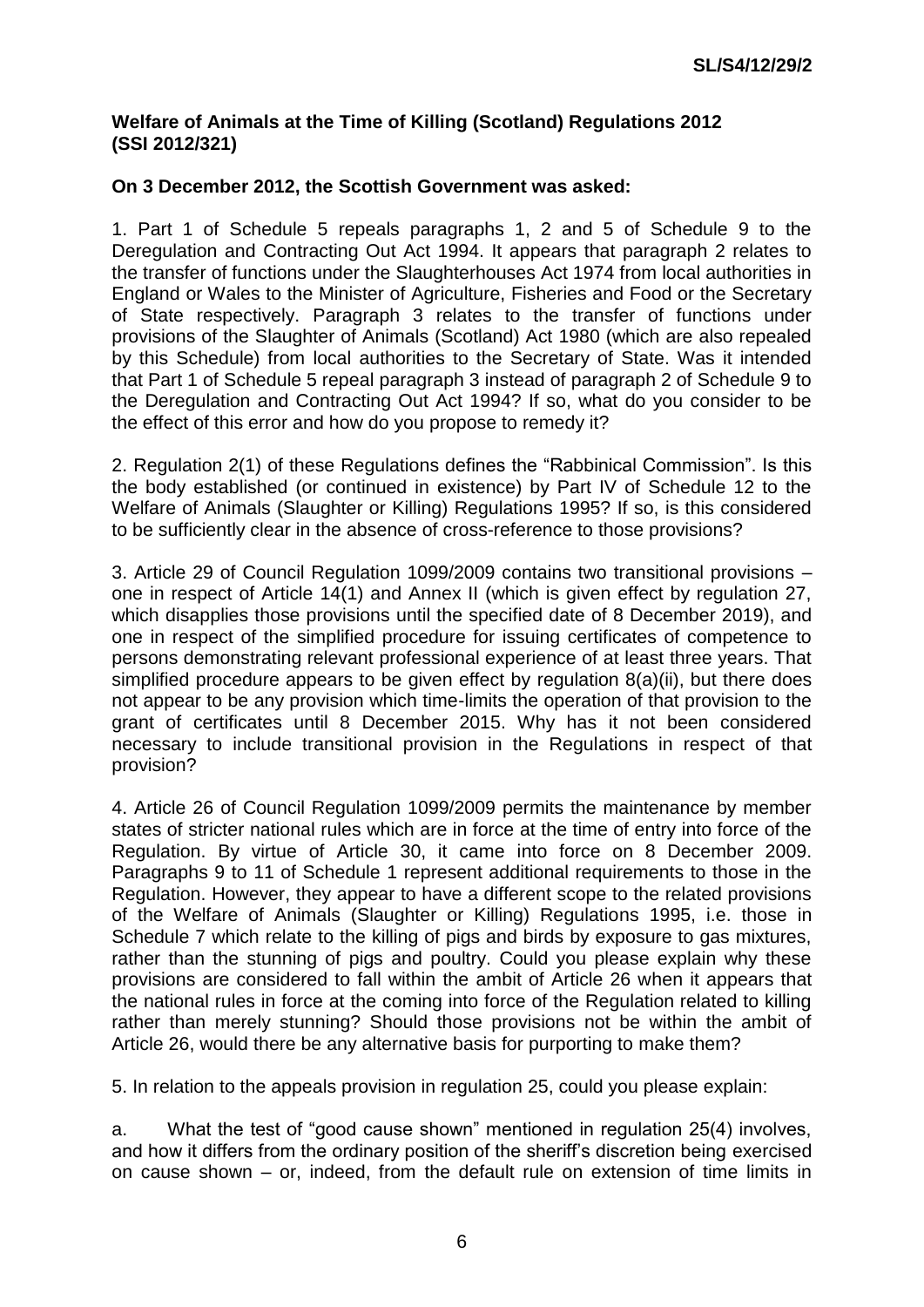summary applications (contained in rule 2.6(3) of the Act of Sederunt (Summary Applications, Statutory Applications and Appeals etc. Rules) 1999) that this may be done on special cause shown? Is it sufficiently clear what an appellant will have to demonstrate to meet this test should he or she require to lodge an appeal out of time?

b. Why it is considered necessary to provide in regulation 26(5) that the sheriff may hear evidence, standing a) the provision in regulation 26(3)(a) that an appeal may be taken on any issue of fact or law and b) the powers of the sheriff in relation to the disposal of summary applications under section 50 of the Sheriff Courts (Scotland) Act 1907?

6. Paragraphs 3 and 4 of Schedule 4 make consequential amendments to the Footand-Mouth Disease (Scotland) Order 2006 and the Foot-and-Mouth Disease (Slaughter and Vaccination) (Scotland) Regulations 2006. In each case, the effect appears to be to modify the definition of "slaughter" so that it reads ""slaughter" includes causing the death of an animal by any process other than slaughter […]". Standing the apparent circularity of this definition, could you please clarify the effect of this provision and, in particular, whether this means that slaughter is to be taken as including causing the death of an animal by any means? Do you consider that the definition is sufficiently clear, particularly when the needs of end-users of the instruments are considered?

7. Part II of Schedule 5 revokes paragraph 158 of Part II of Schedule 2 to the Scotland Act 1998 (Consequential Modifications) (No. 2) Order 1999. That provision modifies regulation 7 of the Welfare of Animals (Slaughter or Killing) Regulations 1995. It does not appear, however, that regulation 7 is revoked or modified by these Regulations. Could you please explain why paragraph 158 falls to be revoked when the provision it modifies appears still to be in force, and the effect that revoking it will have upon regulation 7?

### **The Scottish Government responded as follows:**

1. The reference to paragraph 2 was intended to be a reference to paragraph 3. The error has no effect because the Slaughterhouses Act 1974 does not form part of Scots law. Section 48 of the Slaughterhouses Act 1974 provides that it does not extend to Scotland. The effect of paragraph 3 not being revoked as intended is that the Scottish Ministers still have the power, now redundant, to make regulations providing for the transfer of functions of local authorities in executing and enforcing section 7 of the Slaughter of Animals (Scotland) Regulations 1980 to themselves. At the next convenient opportunity we will revoke paragraph 3 in order to tidy up the statute book.

2. The reference to the Rabbinical Commission is to the same body referred to in Part IV of Schedule 12 to the Welfare of Animals (Slaughter or Killing) Regulations 1995 and which continues in existence. It was not considered necessary further to define the Rabbinical Commission because it is a statutory body; there is no other body called "the Rabbinical Commission" and those who work in the industry will know the body to which the Regulations refer. We therefore consider that there is no scope for confusion and that the provision is sufficiently clear.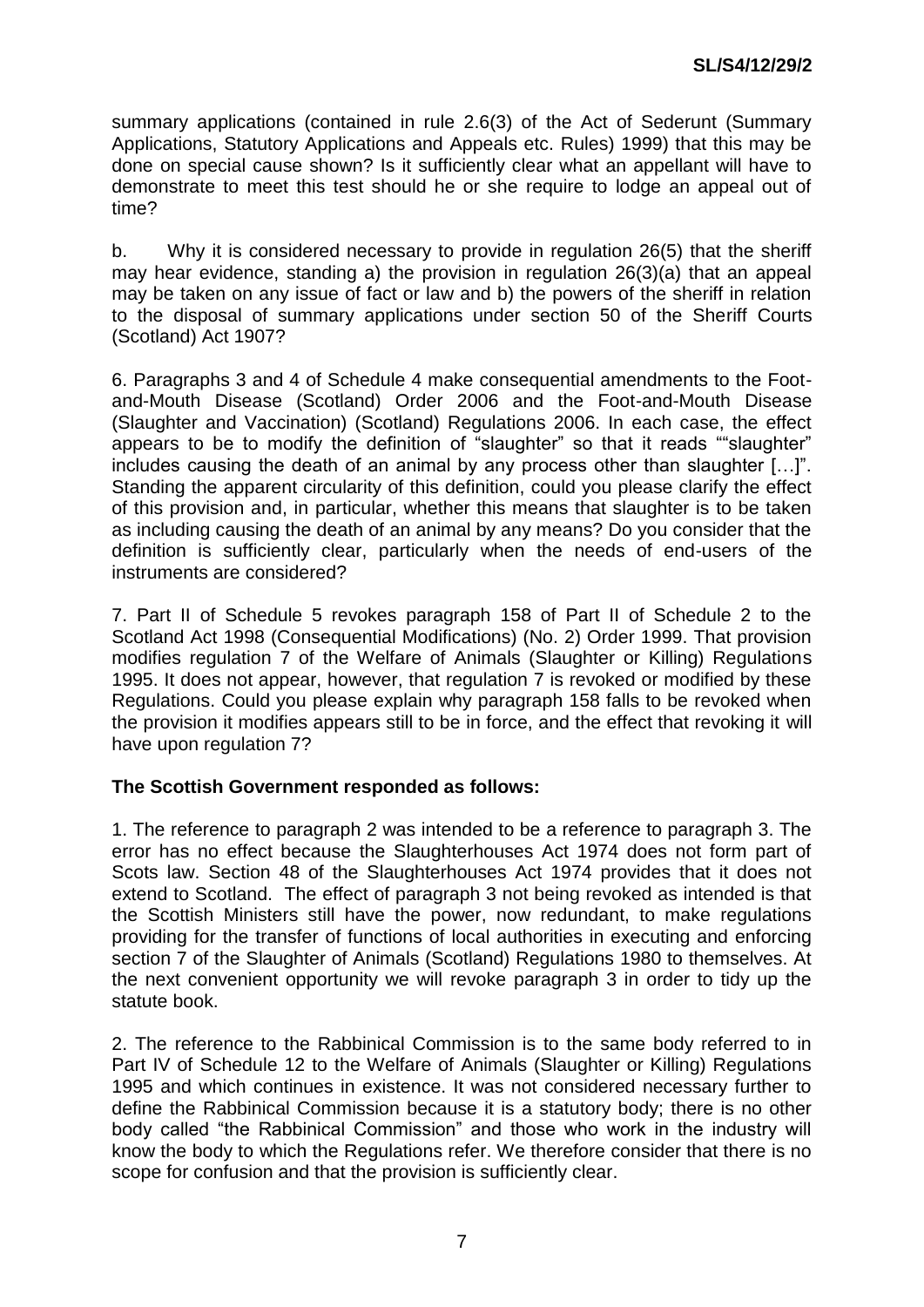3. A policy choice arose regarding how to deal with this provision and the decision was taken to issue certificates which would be subject to an expiry date which will appear on the face of the certificates. Regulation 11(2) provides expressly that a certificate or a temporary certificate may be granted subject to an expiry date. From the point of view of practical enforcement of these Regulations and the checking of Certificates of Competence in slaughterhouses, it was considered that it would be more practical to stamp certificates showing the period that they are valid for.

4. Paragraphs 9 to 11 of the Schedule 1 to the Regulations are equivalent in scope to the related provisions of Schedule 7 to the Welfare of Animals (Slaughter or Killing) Regulations 1995. The apparent differences are differences in terminology only. Stunning is a stage of the killing process. In Regulation 1099/2009 'stunning' is defined as "any intentionally induced process … including any process resulting in instantaneous death", it therefore includes 'killing', whereas in the Welfare of Animals (Slaughter or Killing) Regulations 1995 "stunning" and "killing" were defined as separate processes. The term 'killing' is not defined in Regulation 1099/2009. An animal subject to the gases at the concentrations required by Regulation 1099/2009 would be "killed" for the purposes of the 1995 Regulations, even if the same process would be defined as "stunning" under Regulation 1099/2009 and these Regulations. Accordingly, the rules do fall within the ambit of Article 26.

5. a. This formulation is very well precedented, recent examples can be found in SSIs such as 2010/330, 2009/141, 2009/225. Regulation 25(4) confers a discretion upon the sheriff to allow late lodgement of an appeal. The sheriff will, in exercising that discretion, be exercising a judicial function. The sheriff would have to consider what constitutes "good cause" in the circumstances. It is for the sheriff to apply the test to the circumstances.

b. We read the reference in the letter of 3 December to regulation 26(5) as a reference to regulation 25(6) and the reference to regulation 26(3(a) as a reference to regulation 25(3)(a). Again this formulation is very well precendented. Recent examples can be found in SSI 2011/318 and 2009/339. Examples can also be found in primary legislation, for example in Section 64 of the Civic Government (Scotland) Act. The express reference to the power to hear evidence is considered useful to make it clear for the end users of the legislation.

6. Yes, this means that slaughter is to be taken as including causing the death of an animal by any means. The amendment is required due to a change in the terminology used in the 1995 Regulations and Regulation 1099/2009. The references to slaughter in the Foot-and-Mouth Disease (Scotland) Order 2006 and the Foot-and-Mouth Disease (Slaughter and Vaccination) (Scotland) Regulations 2006 require to cover all means of killing. That is, killing not just for human consumption, which is generally what "slaughter" means, but also killing for purposes other than human consumption. We consider that the definition is sufficiently clear.

7. The intention was also to revoke regulation 7 of the Welfare of Animals (Slaughter or Killing) Regulations 1995. The effect of the revocation of paragraph (8) is that codes of practice will be subject to the pre-devolution dual parliamentary procedure. However, this is of no practical effect because there are no codes of practice in